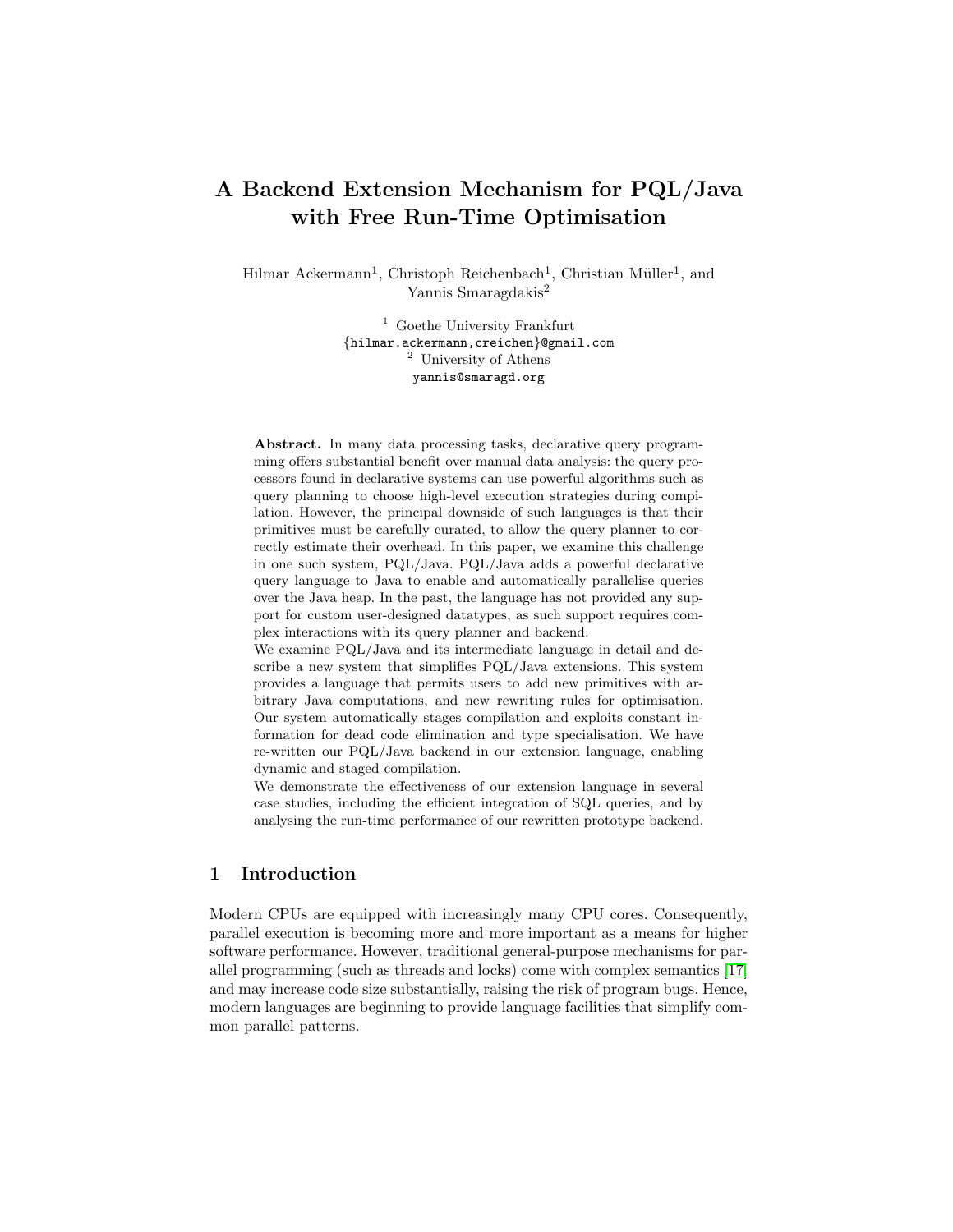Our past work, PQL/Java [\[14\]](#page-19-1), presented one such system, implemented as a language extension that adds a Parallel Query Language (PQL) on top of Java. PQL/Java provides easy access to embarrassingly parallel computations (computations that can be completed in constant time with enough CPU cores) and fold-like reductions, both constructing and querying Java containers. Unlike other parallel language extensions such as Java 8 Streams and Parallel LINQ, PQL/Java automatically decides which part of a query to parallelise, and how.

Consider a simple example: a user wishes to compute the intersection of two hash sets, s1 and s2, and at the same time eliminate all set elements **e** that have some property, such as  $e.x < 0$ . In Java 8 streams, such a computation can be parallelised with a parallel stream and a filter, as follows:

```
s1.parallelStream()
```
.filter(e -> s2.contains(e) && e.x >= 0).collect(Collectors.toSet());

This prescribes the following execution: Java will iterate over s1, possibly in parallel (after partitioning the set), and for each set element (a) check if it is also contained in s2, and, if so, (b) also check if it satisfies the filtering condition. All elements that pass are then collected in an output set.

The same intent can be expressed in PQL as the following:

#### query(Set.contains(e)):

s1.contains(e) && s2.contains(e) && e.x >= 0;

PQL, unlike Java Streams, does not prescribe an execution strategy for the above. The PQL/Java system may choose to evaluate the above query exactly as in the Java Streams example, or it may choose to test e.x >= 0 before s2.contains(e) (since the former will typically be much faster and will eliminate some of the latter checks), it may choose to iterate over s2 instead of s1, and it may even choose to execute the query sequentially if it predicts that the overhead for parallel execution would be too high.

PQL can thus perform complex strategic optimisations over parallel queries that are beyond the scope of other parallel language extensions. Partly this is due to more restricted semantics of operations (e.g., guarantee of no side-effects, which allows the order of two conditions to be exchanged).

However, even within a more restricted semantic framework, the ability to optimise comes at a price:

- PQL must be aware of different execution strategies for language constructs. For our example above, it must be aware both of the iteration strategy and of the is-contained-check strategy.
- PQL requires a cost model for each execution strategy in order to be able to choose between different implementation alternatives.

For example, if a user wishes to query a custom matrix datatype, PQL will not be able to help, as PQL has no built-in knowledge about this type. The user can at best convert the datatype, but support for custom queries (such as 'sum up all matrix elements for all rows at column 2') or for parallelism would require changes to the compiler.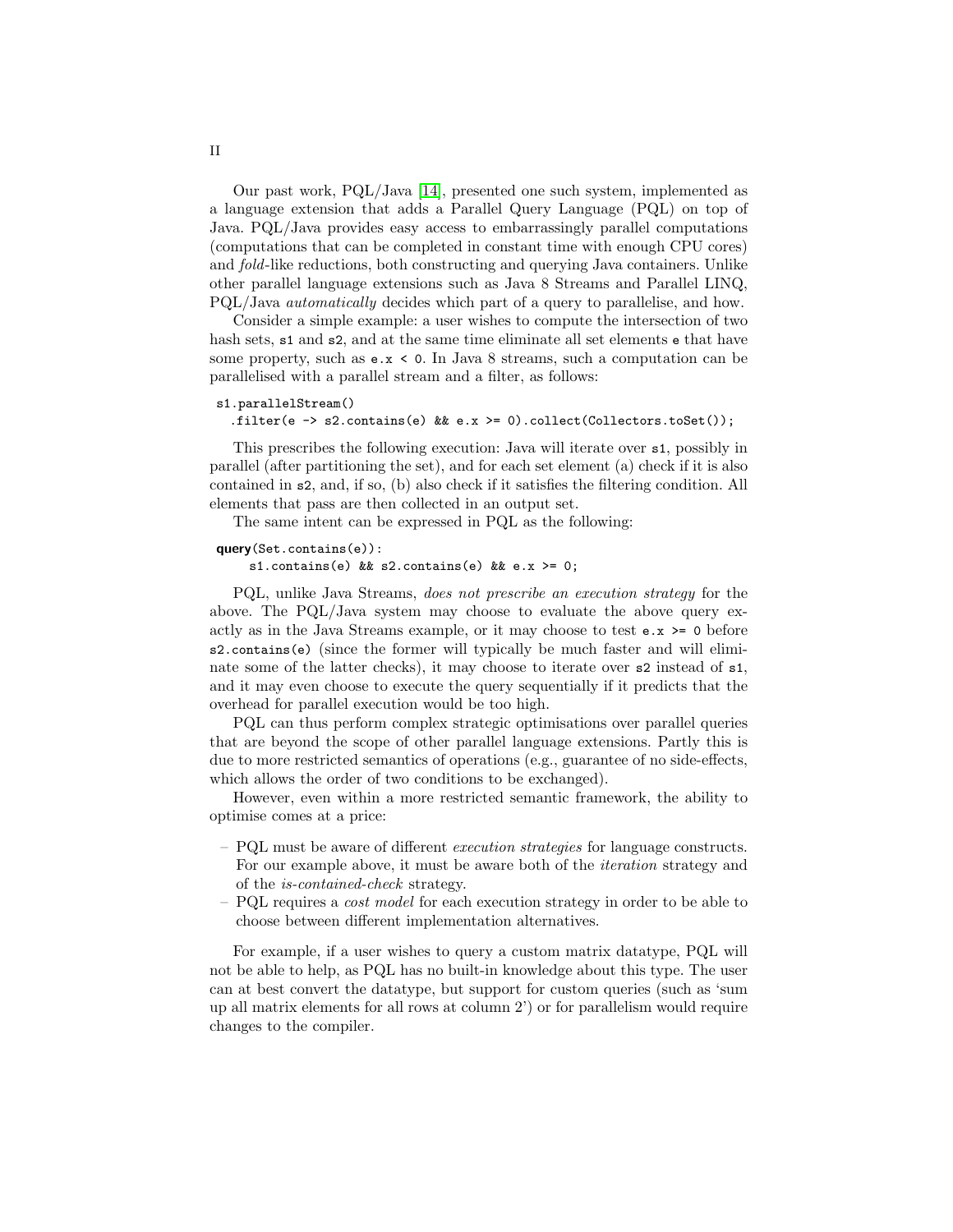We have therefore designed an extension specification language PQL-ESL that simplifies the task of extending PQL, to allow programmers to easily add support for their own datatypes and computations. In addition to providing PQL-ESL for language extensions, we have re-implemented the PQL/Java backend in PQL-ESL. This has allowed us to perform additional optimisations, particularly run-time query optimisation.

Run-time query optimisation applies common ideas from staged execution to query processing: we re-optimise queries as new information becomes available. In our earlier example, the dynamic execution system may determine the sizes of s1 and s2 before deciding which execution strategy to apply. This is critical for efficient execution: recall that we iterate over one set and check for containment in the other. Iteration is  $O(n)$  over the size of the set, but containment checks are  $O(1)$  for hash sets. Iterating over the smaller set therefore provides substantial performance benefits.

Our contributions in this paper are as follows:

- We describe PQL-ESL, an extension specification language for our parallel declarative query programming language PQL/Java. PQL-ESL allows programmers to provide compact, human-readable implementations of execution strategies, while exploiting static and dynamic information about the program (static and dynamic types of query parameters).
- We show how PQL-ESL can be used to facilitate run-time query optimisation in PQL/Java.
- We describe an implementation of PQL mostly in PQL-ESL, and compare the performance of the PQL/Java system with and without PQL-ESL.
- We provide five case studies to show how PQL-ESL allows users to quickly extend PQL with new primitives, including an SQL connector.

Section [2](#page-2-0) provides background to our PQL/Java system and summarises relevant aspects, with a focus on our intermediate language. Section [3](#page-7-0) then describes our extension specification language, and Section [4](#page-11-0) describes how we process and compile the language. Section [5](#page-13-0) evaluates our new backend. Section [6](#page-17-0) discusses related work, and Section [7](#page-18-0) concludes.

# <span id="page-2-0"></span>2 Background

PQL/Java consists of several layers: The query language PQL itself, which we summarise in Section [2.1,](#page-2-1) the intermediate language PQIL, basis for our optimisations, which we describe in section [2.2,](#page-4-0) and the PQL runtime, which supports all of the above. We expand the description of our pre-existing work from [\[14\]](#page-19-1) in this section before discussing our new extension mechanism in Section [3.](#page-7-0)

## <span id="page-2-1"></span>2.1 PQL

With parallelism becoming increasingly important, we designed the Parallel Query Language (PQL) to guarantee that everything written in the language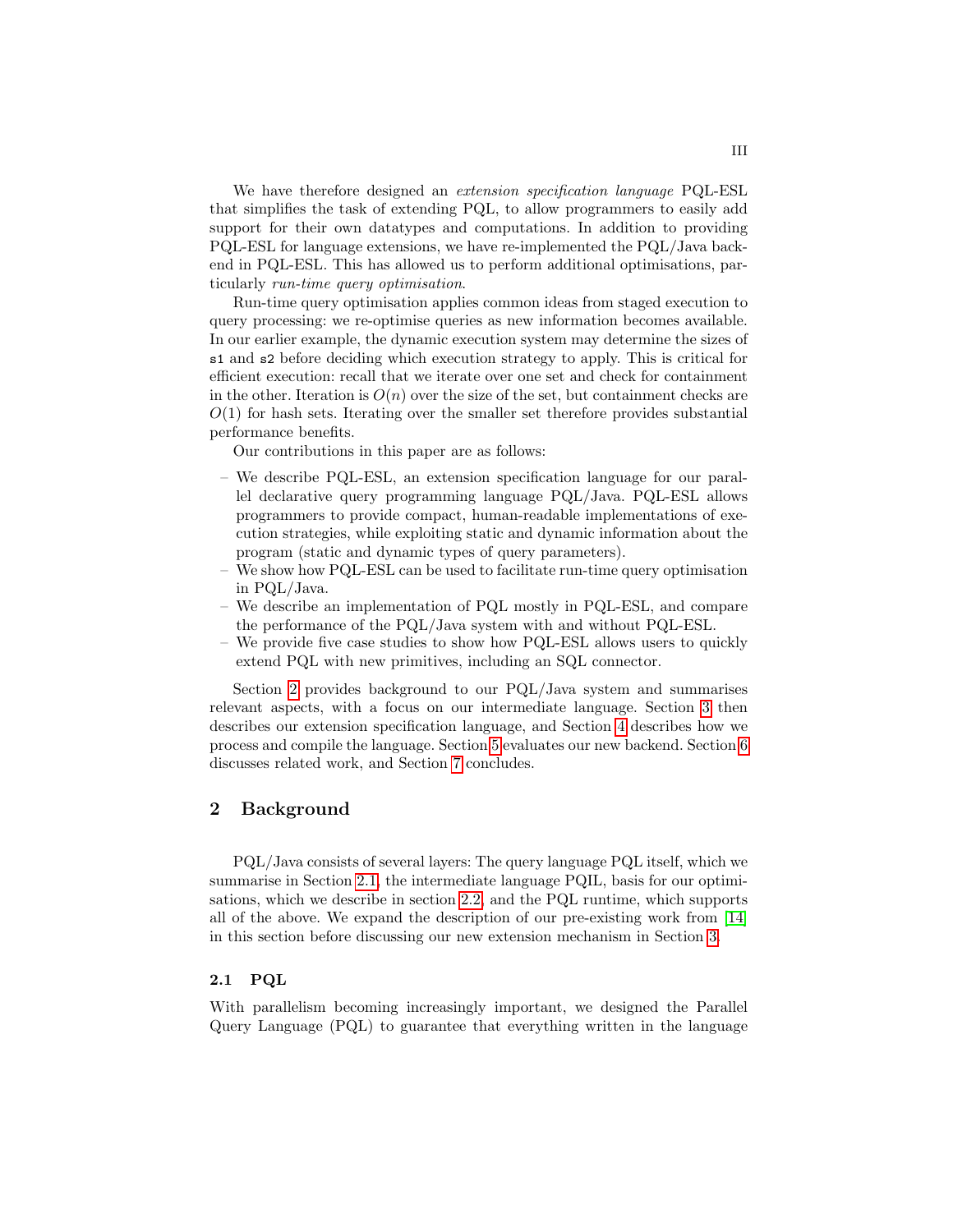can be parallelised effectively. As we learned from the research area of "Descriptive Complexity" [\[12\]](#page-19-2), the complexity class that most closely corresponds to our notion of 'embarrassingly parallel' problems matches first-order logic over finite structures. We thus designed PQL on top of first-order logic, with an extension to support fold-like reductions (which are not embarrassingly parallel, but are present in most practical parallel frameworks, such as Map-Reduce).

Our goal is to guarantee that any computation expressed in PQL is either trivial or highly parallelisable. This is certainly the case with our original set of primitives. While user extensions and convenience support for user data types may violate this guarantee, our compiler can be set up to issue suitable warnings.

Below is a brief PQL example:

```
exists int x: s1.contains(x) & x > 0;
```
Here, x is a logically quantified variable of type int. This query tests whether there exists any element in set s1 that is greater than zero and returns true or false accordingly. Analogously, we provide universal queries via forall.

PQL queries may include Java expressions as logical constants, as long as these expressions do not depend on logically quantified variables. For example:

exists int  $x: s1.$ contains(x) &&  $x >$  arbitraryMethod();

Here, we treat the subexpression arbitraryMethod() as a logical constant we execute it precisely once, and supply its constant result to the query. Note that we do not allow PQL programs to use  $arbitraryMethod(x)$ , as x is a logically quantified variable. This is a design decision to ensure that programmers don't have to worry about the order of side effects if arbitraryMethod is not pure.

We further provide **query**, which constructs a container; we have already seen it used to construct sets, but it can also construct arrays and maps:

query(Map.get(int x) = int y): s1.contains(x) &&  $y = x*x$ ;

constructs a map from all values in s1 to their square values.

reduce signifies a value reduction:

```
reduce(addInt) int x: s1.contains(x);
```
sums up all values from set s1. Here, addInt can be a user-defined static binary method that we require to be associative, and annotated with a neutral element (0 in this case, to be returned in case s1 is empty). We require the method to be associative, to permit parallel computation with subsequent merging. Note that in the above we will reduce all viable x values, meaning that x determines both the set of possibilities we consider and the bag of values we combine. In some cases, these are not the same and x may occur more than once; to support this scenario, we provide the following syntax:

```
reduce(addInt) int x over int y: x = a[y] * b[y];
```
which computes a vector dot product over all vector indices  $\gamma$ . Our query constructions may be nested freely. For example,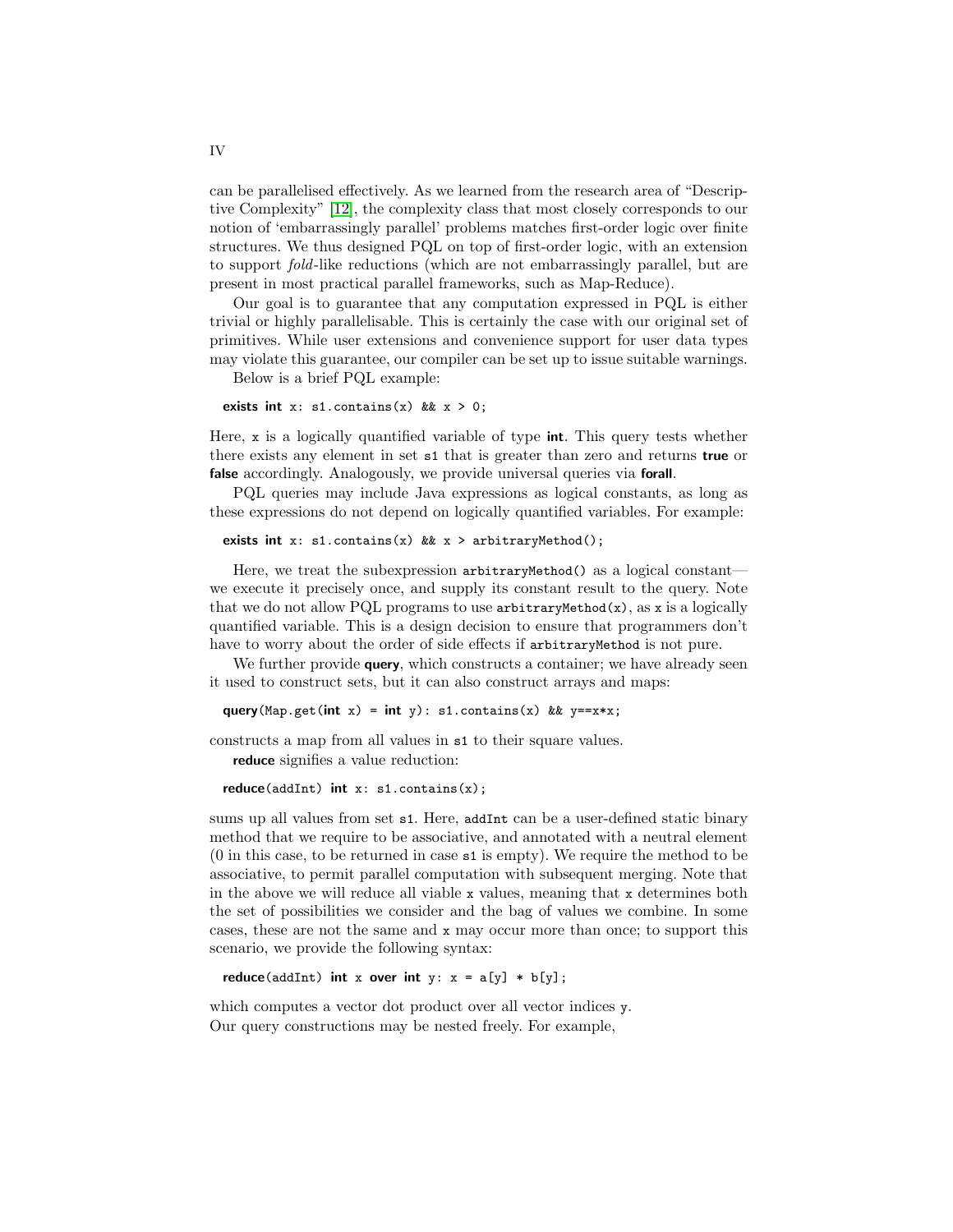query(Map.get(int  $x$ ) = int  $y$ ):  $s1.$ contains(x) &&  $y =$  reduce(mulInt) int z: range(0, x, z);

would compute a map from all values in s1 to their factorial values. Here, range is a method that constructs a set of values from 0 to x and tests whether z is contained within; our system has special support for evaluating this method efficiently (i.e., without generating an intermediate set).

In addition, our query expressions may contain any Java expressions, though only some of them may contain logical variables. Specifically, logical variables may occur in any primitive computation or expression (i.e., we model all unary and binary operators, including instanceof and the ?: ternary operator), as well as .contains(), get(), and array index accesses on sets, maps, and arrays. We further simplify syntax so that map and array accesses can use the same notation.

#### <span id="page-4-0"></span>2.2 The PQL Intermediate Language, PQIL

Our focus in this paper is on our system's backend, which operates on our relational intermediate language, PQIL. Every operator in the language can be viewed as a predicate, i.e., a virtual (not necessarily physically materialised) database table. Our system performs computations as a generalised version of a database join. We use the term 'join operators' for the PQIL primitives, and each operator takes a number of parameter variables. For example, the PQL expression  $s1$ .contains(x) &&  $s2$ .contains(x) may be represented by the following PQIL program, consisting of two primitive operators in sequence within a block:

{  $CONTAINS(s_1, x);$   $CONTAINS(s_2, x);$  }

The above will compute a join over  $s_1$  and  $s_2$ , with CONTAINS( $s_1, x$ ) iterating over all possible values for x, and CONTAINS( $s_2, x$ ) filtering out all values that are not also in  $s_2$ . We thus translate logical expressions that would have a **boolean** value in Java into queries that search for the exact values that will make the expression come true.

In the above example, CONTAINS( $s_1, x$ ) writes x and CONTAINS( $s_2, x$ ) reads x. PQIL can make this distinction explicit by marking the variables as  $?x'$ for reading and '!x' for writing, i.e.,  $\{CONTAINS(?s_1, !x); CONTAINS(?s_2, ?x); \}.$ Variables being in 'read mode' or 'write mode' thus describes the operational behaviour of each join operator: CONTAINS( $?s_1, !x$ ) must write  $!x$  and thus iterates over  $?s_1$ , while CONTAINS( $?s_2$ ,  $x$ ) only reads its parameters and thus performs a containment check. For optimisation purposes, we support a further variable mode,  $\cdot$ , which stands for  $\cdot$ ignore': this can be useful e.g. in the PQL query

```
query(Set.contains(x)): exists y: a[x] = y;
```
where y is immaterial and we only care about the index values of array **a**. Here, our PQIL representation is ARRAYLOOKUP $\langle int \rangle(?a, !x, \ldots)$  which our backend can exploit to generate efficient code that never dereferences any array elements.

Each PQIL program has a *program context* that assigns each variable  $v$  a type  $\tau(v)$  and a value binding val(v). Whenever the value is not a known constant, we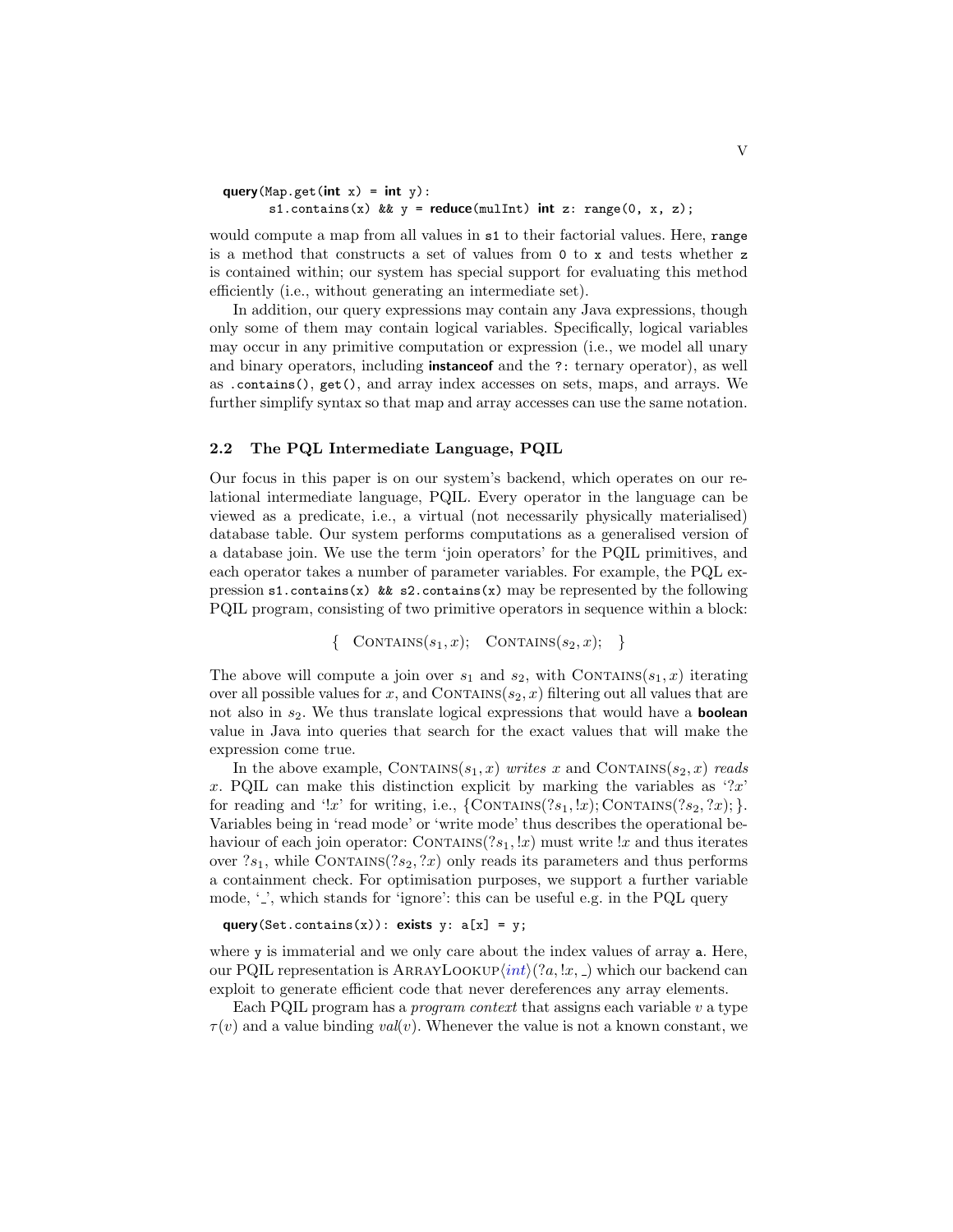set  $val(v) = \top$ . For example, when performing a range check range (1, 10, x), the numbers 1 and 10 will be represented by variables with such a known value.

Join operators are typed; for example,  $\text{RANGE}(x : int, y : int, z : int)$  joins over three integer variables. PQIL allows mismatching actual parameter types; our backend generates implicit conversion code, including (un)boxing, as needed.

PQL provides join operators to support all of Java's unary, binary, and ternary operators, as well as operators to interface with sets, maps, and arrays, as well as to support conversions, field accesses, and container accesses. Each operator is monomorphic, so we use different variants for all viable types. Figure [1](#page-5-0) lists some of our operators.

<span id="page-5-0"></span>FIELD $\langle \tau, f \rangle (o_1, o_2)$   $o_2 = ((\tau) o_1) \cdot f$  $CONTAINS(s, v)$  s.contains $(v)$ RANGECONTAINS $\langle \tau \rangle (s, e, v)$  for  $\tau$  in int, long:  $s \le v \le e$ ARRAYLOOKUP $\langle \tau \rangle (a, k, v)$   $a[k] = v$  $TYPE(\tau)(v)$  Checks that v has type  $\tau$ ; checks bounds for integral types

Fig. 1: List of five of our primitive PQIL predicates ("join operators"). The remaining operators are analogous.

The semantics of each operator is that it will attempt to produce all viable bindings for all parameter variables !x that match any given, previously bound variables  $?y$  and then *proceed*. We may later backtrack to the same operator, at which point it may proceed again. If no more bindings are available, the operator aborts. For example, CONTAINS $(?s, !x)$  on a set with three elements will succeed three times, then abort. We treat ( $\overline{a}$ ) as write-mode variables with fresh names.

We permit duplicate variable bindings where appropriate, so that PQIL observes a Bag semantics. For most primitive operators, such as  $ADD\langle int \rangle(?x, ?y, !z),$ variables can only be bound once (there is only one  $z$  for any given x and y such that integer addition yields  $z = x + y$ , but for other operators, especially container accesses, multiple bindings are possible (as in CONTAINS).

The alternative  $\text{ADD}\langle int \rangle(?x, ?y, ?z)$  reads and compares z and produces one binding (succeeds, if  $z = x + y$ ) or zero bindings (aborts, otherwise).

In addition to the above primitive operators, PQIL provides a number of control structures: boolean materialisation (translating successful/failed bindings into true/false values), disjunctive and conjunctive blocks, and reductions.

We have already used conjunctive blocks in our earlier examples (denoted by curly braces,  $\{j_0, \ldots, j_k\}$ . The semantics of such a block are  $j_0 \bowtie \ldots \bowtie j_k$ , i.e., we join each primitive with its neighbour (again with bag semantics). PQIL also supports a disjunctive block to model the semantics of the 'or' operator.

Finally, we use the reduction operator REDUCE to express generalised reductions, which include map, set, and array construction. For example, we express the PQL query reduce(Map.get(x) == y) : s1.contains(x) &&  $y = x+1$  as:

REDUCE[MAP $(?x, ?y, !m)$ ] {CONTAINS $(?s_1, !x)$ ; ADD $\langle int \rangle(?x, 1, !y);$ }

VI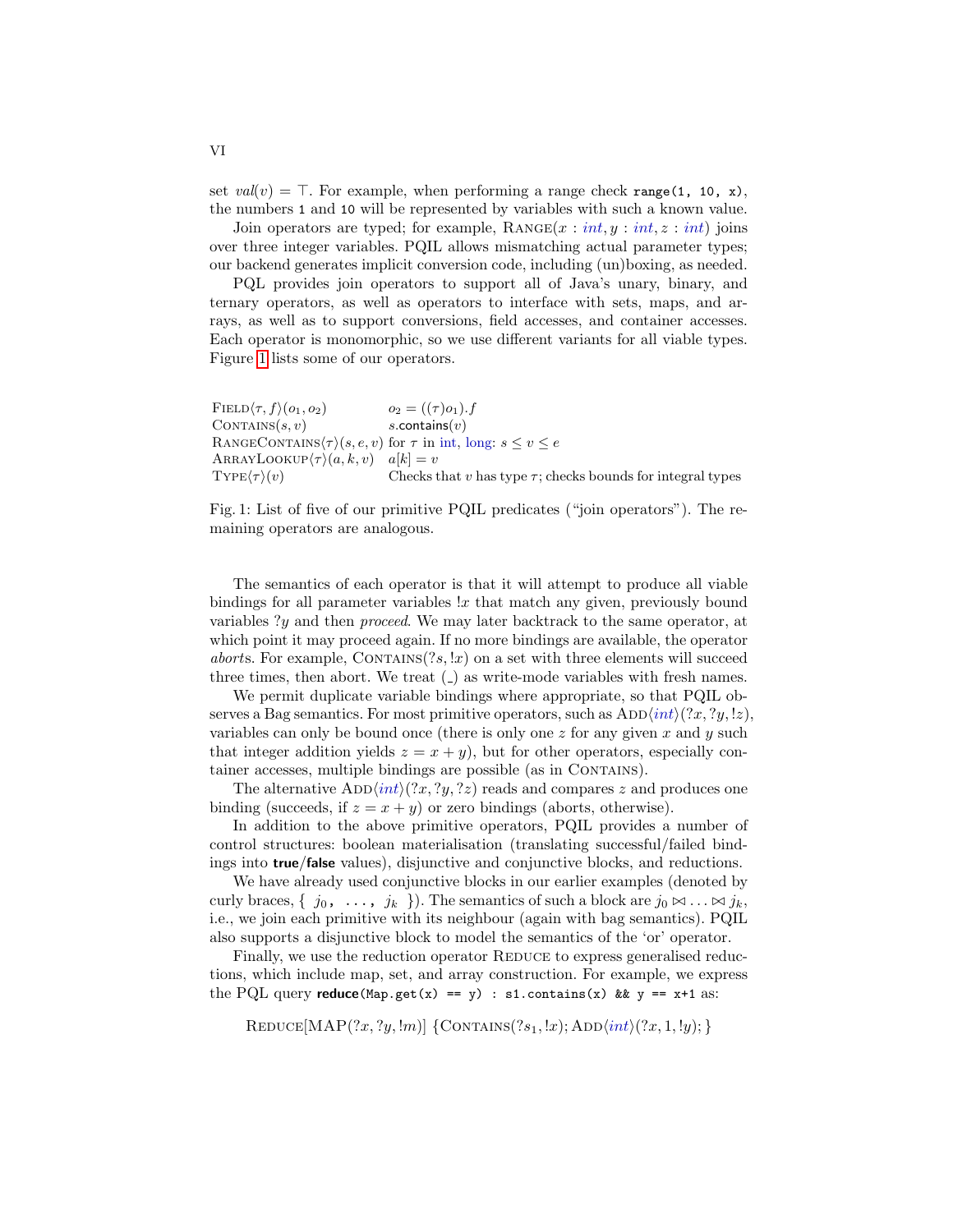Here,  $\text{MAP}(?x, ?y, !m)$  is a *reductor* that specifies that for each viable binding produced by the body of the reduction (the block containing Contains and ADD), the fresh map m obtains a mapping from x to y. Multiple mismatching bindings for x cause an exception. The reduction provides a singular binding of variable m. Reductions can construct sets, maps, maps with default values, and arrays, or *fold* (reduce) values through a user-supplied method.

## <span id="page-6-0"></span>2.3 Optimising PQIL

Before compiling PQIL to Java bytecode, we perform high-level optimisations:

- Nested Block Flattening splices conjunctive blocks into their parent conjunctive block, if it exists (analogously with disjunctive blocks).
- $\sim$  Common Sub-Join Elimination combines redundant primitive join operators within the same conjunctive block, if one is equal to *or generalises* the other.
- Type Bound Elimination eliminates unnecessary occurrences of  $TYPE(\tau)(x)$ .
- Access Path Selection re-orders join primitives (see below).
- Map Reduction Nesting merges nested reductions that are part of a map/array construction into a single reduction [\[14\]](#page-19-1).
- Read/Write Assignment assigns each variable occurrence a flag to determine whether the variable is read, written, or ignored (Section [2.2\)](#page-4-0). The accompanying must-define flow analysis is an important subroutine in Access Path Selection, and it enables Common Sub-Join Elimination.

Access path selection (or 'query planning') is a standard database optimisation [\[15\]](#page-19-3) that we apply to each conjunctive block. This technique searches for the most efficient strategy for satisfying a sequence of constraints (as expressed in our join operators). PQL uses a single-phase access path selector that reorders individual join operators within a conjunctive block. This optimisation is mandatory in our compilation process, as it assigns variables' read/write modes.

Consider the intermediate code in Figure [2](#page-7-1) ('Unoptimised'). The reduction here contains five primitive join operators, of which Type Bound Elimination can eliminate one  $(TYPE\langle Point \rangle(e))$ . Access path selection can re-order the remaining four. Our access path selection employs a beam search strategy (retaining the best partial access paths found so far) to limit the search space.

We model the cost for executing each join operator in four *cost attributes*:

- size: how many bindings do we expect the operator to generate?
- cost: how much does generating one binding cost?
- selectivity: what fraction of past bindings will our current join not filter out?
- parallel: is this join operator parallelisable?

Not all of this information is available at compile time, so we estimate it when necessary. This can lead to sub-optimal decisions (Section [5\)](#page-13-0), highlighting the need for staged compilation.

We use the *parallel* flag to discount *size*, but only if the join operator occurs in the head of its block, which is where our backend can parallelise the operator.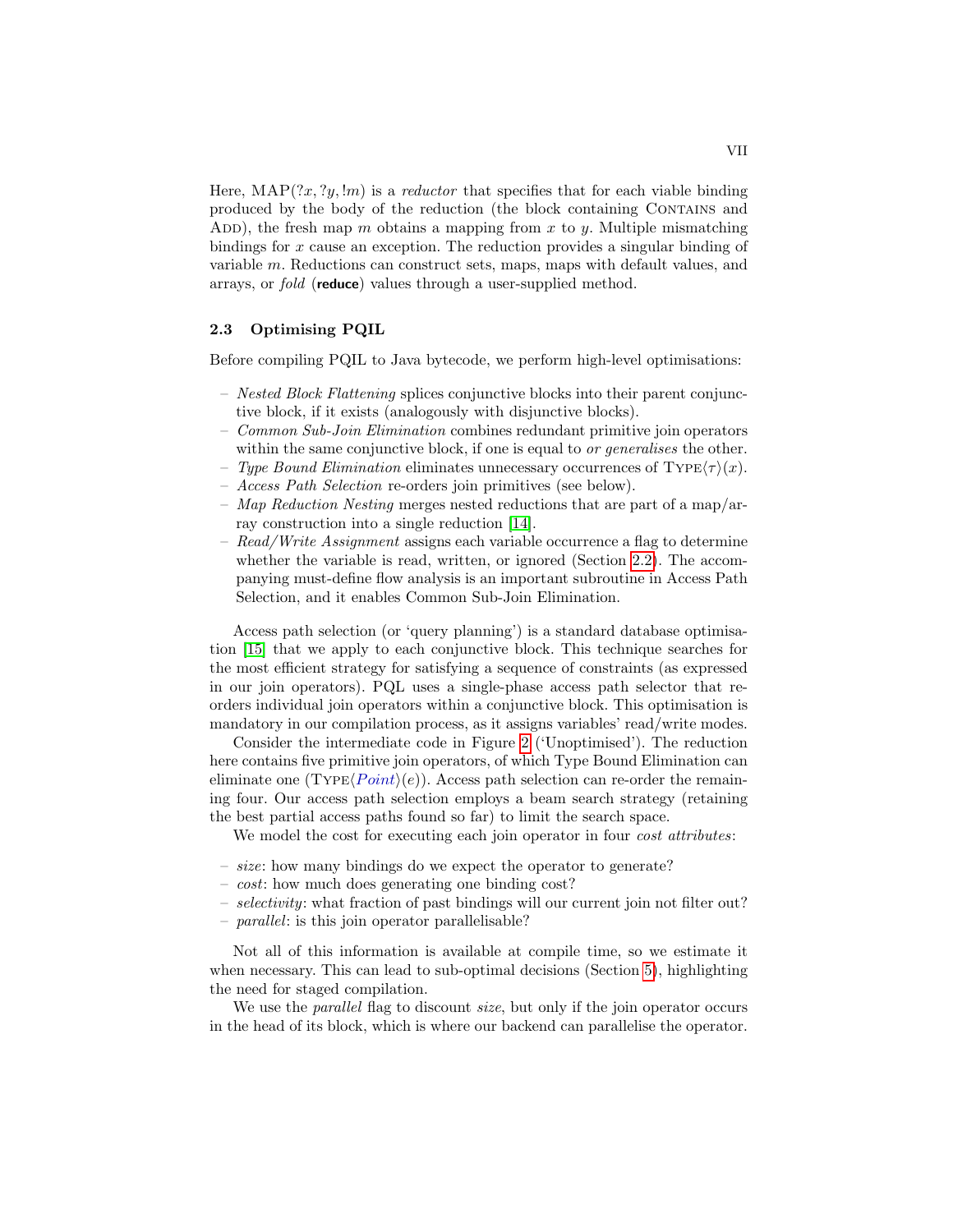

<span id="page-7-1"></span>VIII

Fig. 2: An example of PQL compilation. Here, GE is the join operator for greaterthan-or-equal. The frontend emits PQIL (Section [2.2\)](#page-4-0), which we then optimise (Section [2.3\)](#page-6-0). Access path selection identifies multiple query plans (Plan 1, Plan 2) and chooses the most efficient one. The backend generates Java bytecode either to disk (depicted) or into memory at runtime (Section [4\)](#page-11-0).

Each join operator can have different sets of cost attributes depending on its variables' access modes. For example, the *size* of CONTAINS $(?s, ?v)$  is always 1, whereas the *size* of CONTAINS $(?s, !v)$  is exactly the size of the set s. Some combinations of access modes are disallowed, if our system lacks an implementation.

Each variable x is marked as 'write'  $(!x)$  precisely the first time it appears (or never, if it is a logical constant and  $val(x) \neq \top$ ), so our search algorithm can unambiguously determine access modes and the correct cost from our model. In our example, the possible solutions cannot start with  $F\text{IED}(Point, x)(e, t_0)$ because e is not bound yet. Similarly, we cannot start with  $GE\langle int \rangle(t_0, 0)$  because  $t_0$  is not bound yet. Our algorithm will only consider CONTAINS $(2s_i, le)$ (for  $i \in \{1,2\}$ ) as initial join operation in the block. Filtering by set is slower yet equally selective to loading and comparing an integer field, so our access path selector will generate either Plan 1 or Plan 2 here.

## <span id="page-7-0"></span>3 PQL Extension Specification Language

Reflecting PQL, our intermediate language PQIL is a powerful language with a large degree of variability in how each of its join operators might be implemented. This poses a challenge for implementing new join operators or extending existing ones. We thus opted for an extension specification language, PQL-ESL, which allows us to compactly (re-)implement old and new operators.

We designed PQL-ESL so that it should be (a) easy to compile to efficient Java bytecode, (b) simplify the implementation of PQIL and future extensions,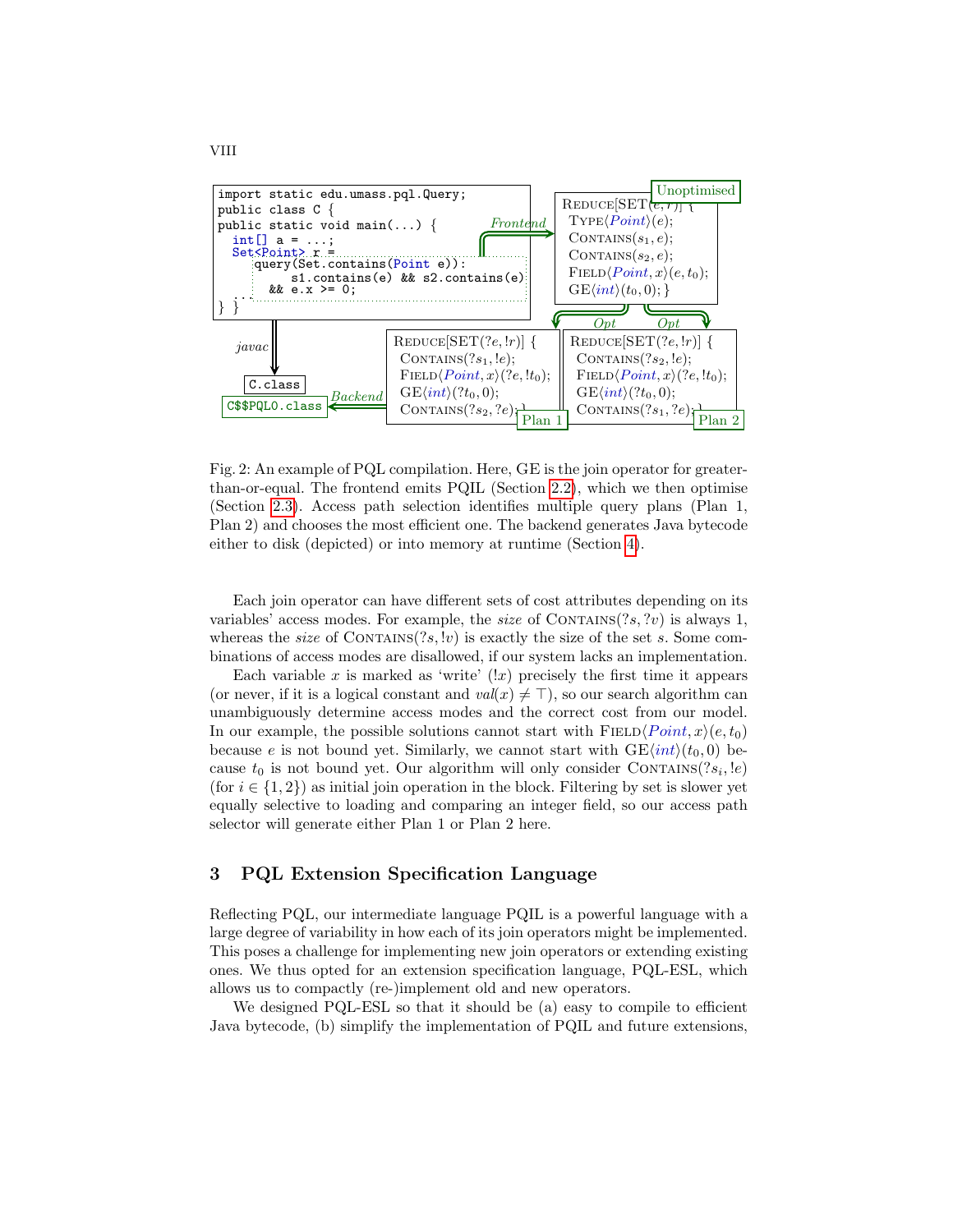and (c) be compact and expressive. To that end, we based our language syntax and semantics on Java's, for expressions, statements, and method definitions, and borrowed from Java's annotation syntax for special attributes. The language includes a number of changes and adds several features:

- Reference semantics for operator parameters
- Type inference (parameters and locals need not be explicitly typed)
- Access mode specifications and tests
- sections
- Control operators to signal successful variable binding, or binding failure
- PQIL property tests for parameters
- Templates
- Explicit parallelism support
- Cost model attribute computations

Figure [3](#page-9-0) summarises the most salient features of our grammar. In the following, we discuss some of the more interesting features from the above list by looking at examples from our specifications.

## 3.1 Access mode specifications

Consider the following example:

```
1 @accessModes{rr}
2 lt(val1, val2) {
3 local:
4 if ( @type{int} val1 < val2) proceed;
5 else abort;
6 }
```
This program describes the implementation of the PQIL operator for 'less than'. The first line describes the possible access modes for all parameter variables, which we here restrict to be read mode  $(r)$  for both. We permit listing multiple access modes, with read, write  $(w)$ , and wildcard mode  $(\square)$  annotations, plus a meta-wildcard (.) operator for any of  $r, w, ...$ 

Line 2 specifies the operator and its parameters. PQL-ESL infers variable types automatically in most cases, so users need not specify them here.

#### 3.2 Sections

Line 3 is a *section* specifier. Each PQL-ESL program can describe up to four sections: *global*, which marks one-time initialisation code (which we don't need here), *local*, which marks code that must be executed each time we start evaluating the PQIL operator, iterate, which marks code that we must evaluate every time we backtrack to this operator due to the failure of a subsequent operator, and model, which computes cost model attributes (Section [3.7\)](#page-11-1). Section markers may be conditional: we use this to permit conditionally moving computations from the local to the global section.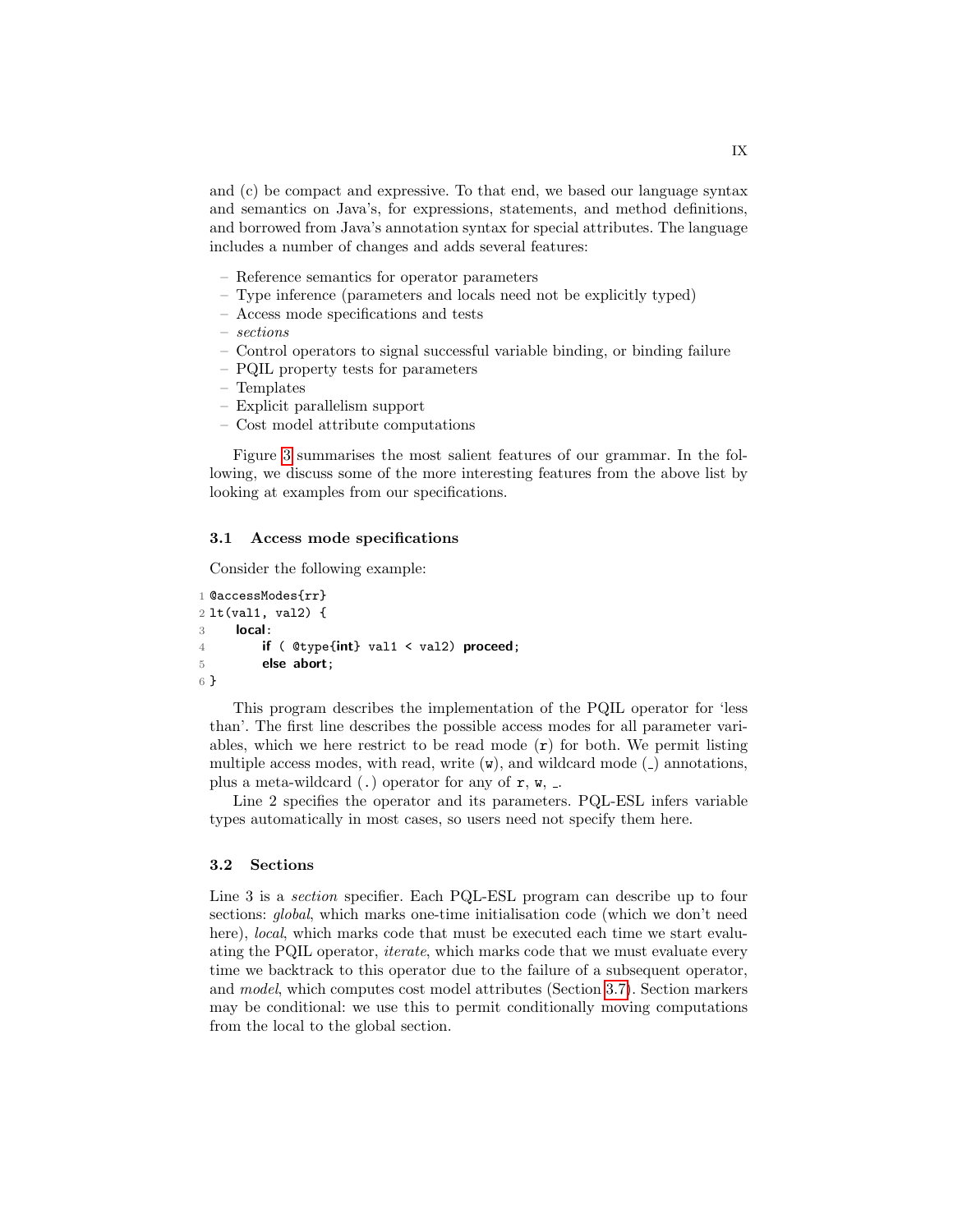```
opdef ::= \langle \text{generic} \rangle * (\langle \text{init} \rangle ' \{ \langle \text{stmt} \rangle * ' \} )?
init ::=\langle \text{accessm} \rangle ID '(' (ID (',' ID )∗)? ')'
generic ::= '@generic' '{' ID '}' '{' STR (',' STR)∗ '}'
accessm ::= '@accessModes' '{' (ACC (',' ACC)∗)? '}'
stmt \;\;::=\langle if \rangle \; | \; \langle section \rangle \; | \; \langle goto \rangle \; | \; \langle return \rangle \; | \; \langle while \rangle \; | \; \langle do \rangle \; | \; \langle assign \rangle \; | \; \langle call \ranglereturn ::= 'abort' ';' | 'proceed' ';' | 'proceed' 'on' ID '?=' hexpri ';'
assign  ::= \langle typeinfo \rangle? ID '=' \langle expr \rangle';'
typeinfo ::= '@type' ' {'} TYPE '}'
```
Fig. 3: Partial EBNF grammar for PQL-ESL, eliding more standard language constructions (nested expressions, while loops, new object constructions, method calls, etc.) that are syntactically similar or identical to Java.

Lines 4 and 5 contain a standard Java conditional. The only noteworthy feature is the use of @type{int}, which can resolve type ambiguity in overloaded operators. This is optional (Section [3.5\)](#page-10-0); omitting the specification would permit our implementation to compare any numeric type.

#### 3.3 Special control operators

Finally, lines 4 and 5 also describe what we should do if the comparison succeeds (proceed) and what we should do if it fails (abort). Here, proceed signals a successful evaluation of the PQIL operator, proceeding e.g., to the next nested operator in a conjunctive block or to a reductor that aggregates a successful conclusion of a reduction body. abort, meanwhile, signals that the reductor cannot produce any (or any more) bindings and must backtrack. It then backtracks to the most closely nested operator that provides an iterate section. All control flow must end with an explicit **abort** or **proceed**; we do not permit leaving the body of an PQL-ESL program implicitly.

#### 3.4 Property tests on parameter variables

Since each operator may supply multiple access modes, PQL-ESL code provides a means for testing these access modes, using the operator is Mode ( $(a_1, \ldots, a_n)$  $a_n$ ),  $(m_1 \mid \cdot \cdot \cdot \cdot \mid \cdot \mid m_k)$ ), which evaluates to 'true' iff the access modes for variables  $a_1$  to  $a_n$  match one of the access modes  $m_i$   $(1 \le i \le k)$ .

As an example, consider the following (slightly simplified) fragment from our original implementation of negation,  $NEG(a, b)$ :

```
if (isMode( (b), (r) )) {
   tmp = !a;if (b == tmp) proceed;
   else abort;
} else {
   b = !a;
   proceed; }
```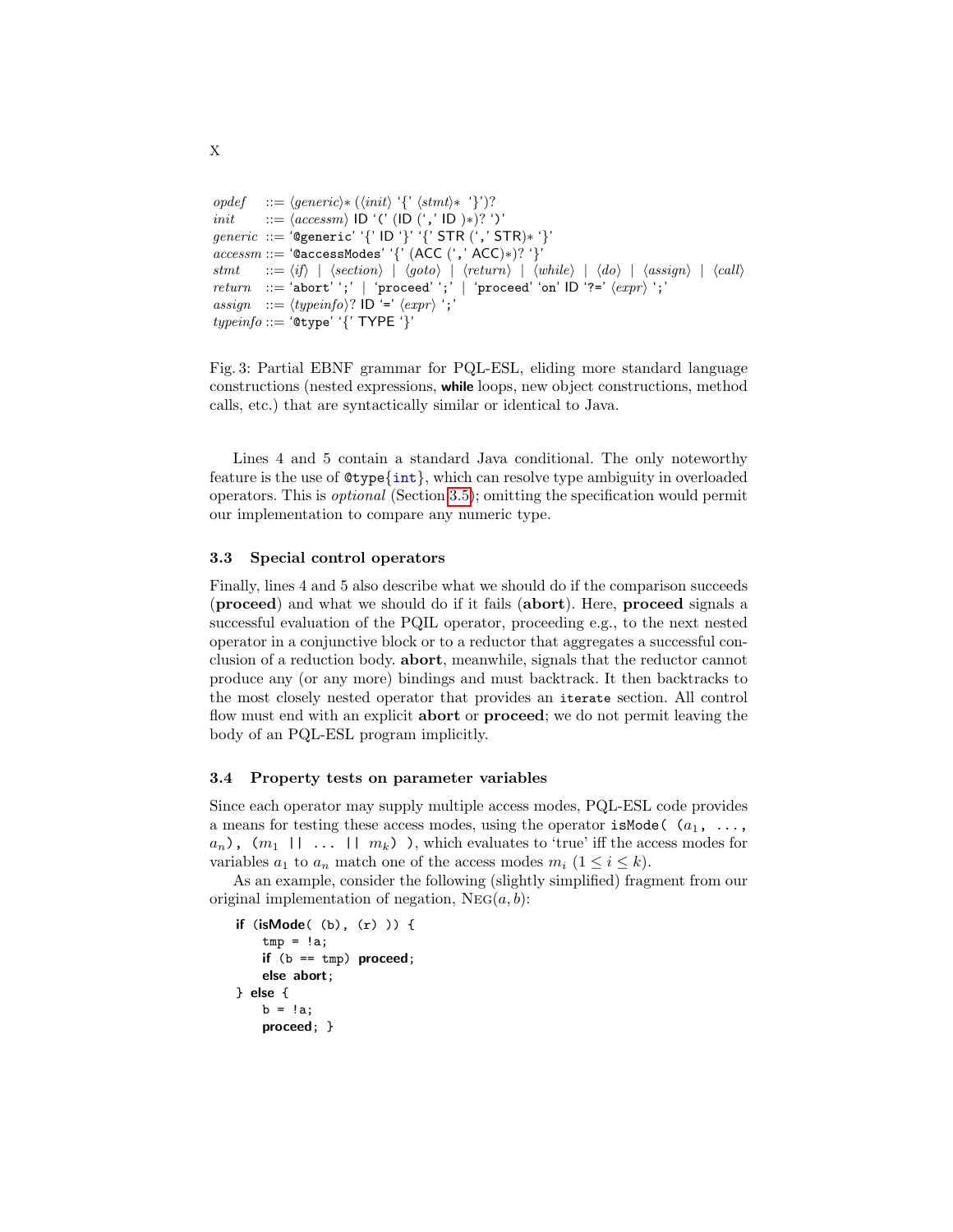This shows the variability when dealing with two access modes (read vs. write) for the second parameter: if b is in read mode, we must compare to determine if we should proceed or abort, if it is in write mode, we assign to it. Wildcard mode would require another isMode check.

We have found the above to be a very common pattern for expression and function operators so we provide a short form, **proceed on**  $\vee$  ?= expr, that expands to the above and also handles wildcard mode. The proceed-on operator simplifies the above example to proceed on b ?= !a;

We provide a second test on parameters,  $isConst(x)$ , which evaluates to 'true' iff  $val(x) \neq \top$ ; we use it to move initialisations related to x from the local section to the *global* section to reduce initialisation overhead to constant time.

#### <span id="page-10-0"></span>3.5 Templates

Our earlier definition of lt is not the actual code that we use, as that would require a substantial amount of repetition both to support PQL's primitive numeric types and to support similar operations. Instead, PQL-ESL provides a template programming mechanism that allows us to re-use such specifications, as in the example below:

```
@generic{operator}{"<=", "<"}
@generic{type}{"int", "long", "double"}
@accessModes{rr}
lt_lte(val1, val2) {
       local:
       if ( @type{#type#} val1 #operator# val2)
            proceed;
       else abort;
}
```
This program has two template parameters: operator, which can be 'lessthan or equal'  $(\leq)$  or 'less-than'  $(\leq)$ , and type, which can be int, long, and double. The PQL-ESL template processor generates all 6 possible pairs of substitutions for the two parameters. Such instantiation is critical for performance, as each of the 6 different operations uses different bytecode operations. Note that we could omit  $Q$ type $\{\text{#type}\}$  and the explicit template specification for type, as type inference will implicitly introduce suitable template parameters as needed.

#### 3.6 Explicit parallelism

Support for parallel execution is a central PQL feature, so PQL-ESL provides a special interface for parallel access. Operator specifications call isParallelMode() to detect whether the operator should run in parallel. In parallel mode, two predefined variables are available: \_\_thread\_index (indicating the current operator's thread ID) and \_\_threads\_nr (indicating the total number of threads in use).

For example, an implementation of  $ARRAYLOOKUP(?a, 'i, 'v)$  may explore the array a in parallel on multiple cores. It reads \_\_thread\_index and \_\_threads\_nr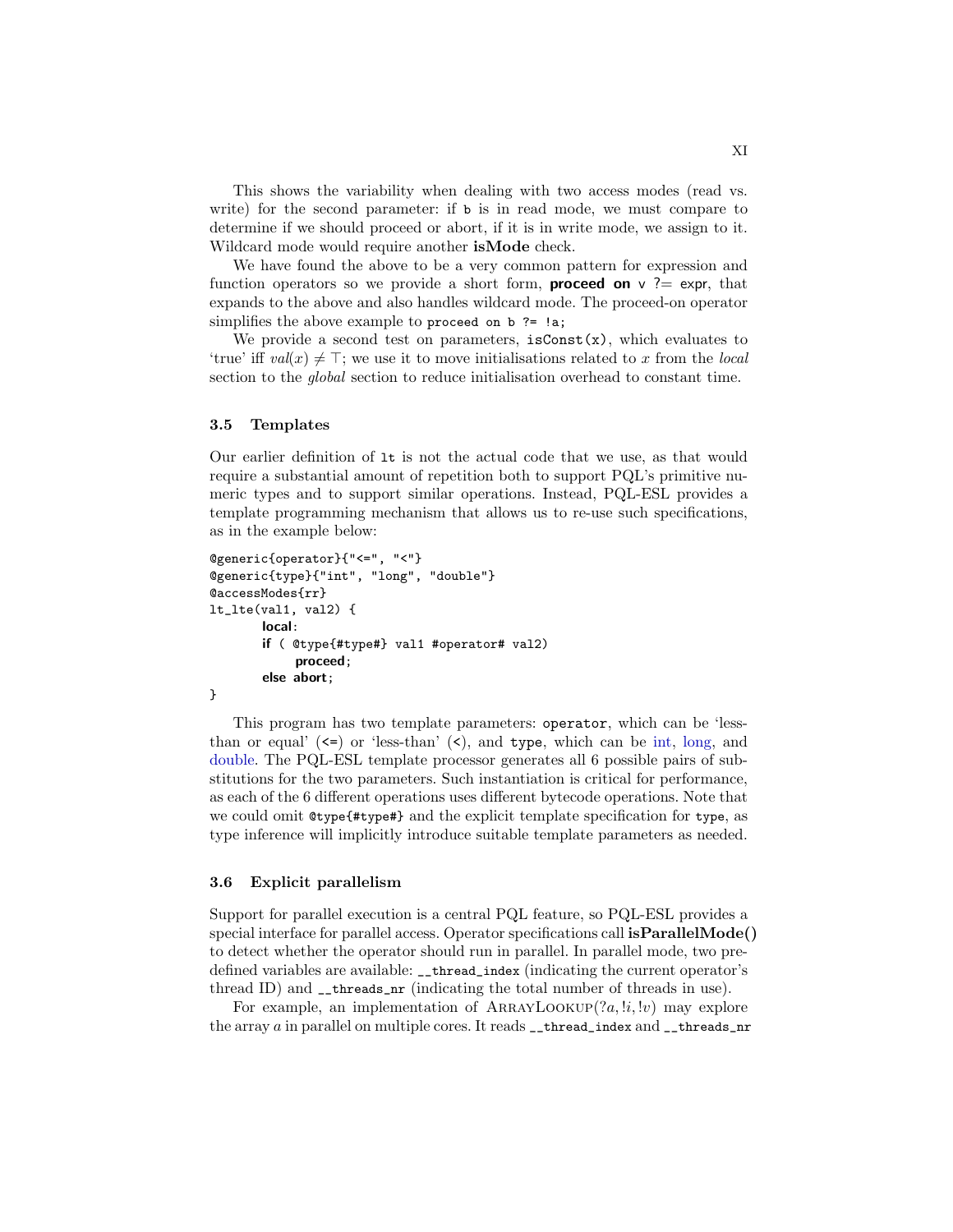and computes the beginning and end of the array indices it should explore; the perspective of the individual operator is that it will explore only that fraction of the index space. Each operator implementation provides its own solution for parallel execution.

### <span id="page-11-1"></span>3.7 Cost attributes

Effective language extensions for PQL must also be able to provide cost models to our access path selection mechanism; otherwise we may use them ineffectively (i.e., pick a less efficient access path over a more efficient one). We therefore provide a special section, model, that only serves to compute cost attributes. This model section is divided into three subsections: *size, cost* and *selectivity* (cf. Section [2.3\)](#page-6-0). Let's have a look at the formulas to calculate the cost of an entire given conjunctive block:



In this example we calculated the cost for the earlier example Plan 1 of figure [2.](#page-7-1) The cost till operator i is respectively in  $c_i$ . Assignments to distinguished variables in these sections (e.g., size), are handed to the access path selector. Note that the parallel cost attribute need not be specified, as we can infer it from uses of isParallelMode().

Since this section is part of the specification body, it can take advantage of access mode, constantness, and parallelism information, as well as dynamic properties (such as actual container sizes).

## <span id="page-11-0"></span>4 Translation with PQL-ESL

PQL-ESL allows us to specify what bytecode we should generate for which join operator. However, the exact bytecode can vary substantially based on (a) access modes for each parameter x, (b) type information  $\tau(x)$  and value bindings val(x), as provided by the program context (where known), and (c) whether we are generating code for parallel execution or for sequential execution.

We first *precompile* all PQL-ESL specifications into Java code; this step is only required to add or change PQIL operators. Precompilation reads PQL-ESL specifications, performs name and type analysis as well as template expansion, and generates the PQL-ESL static compiler backend.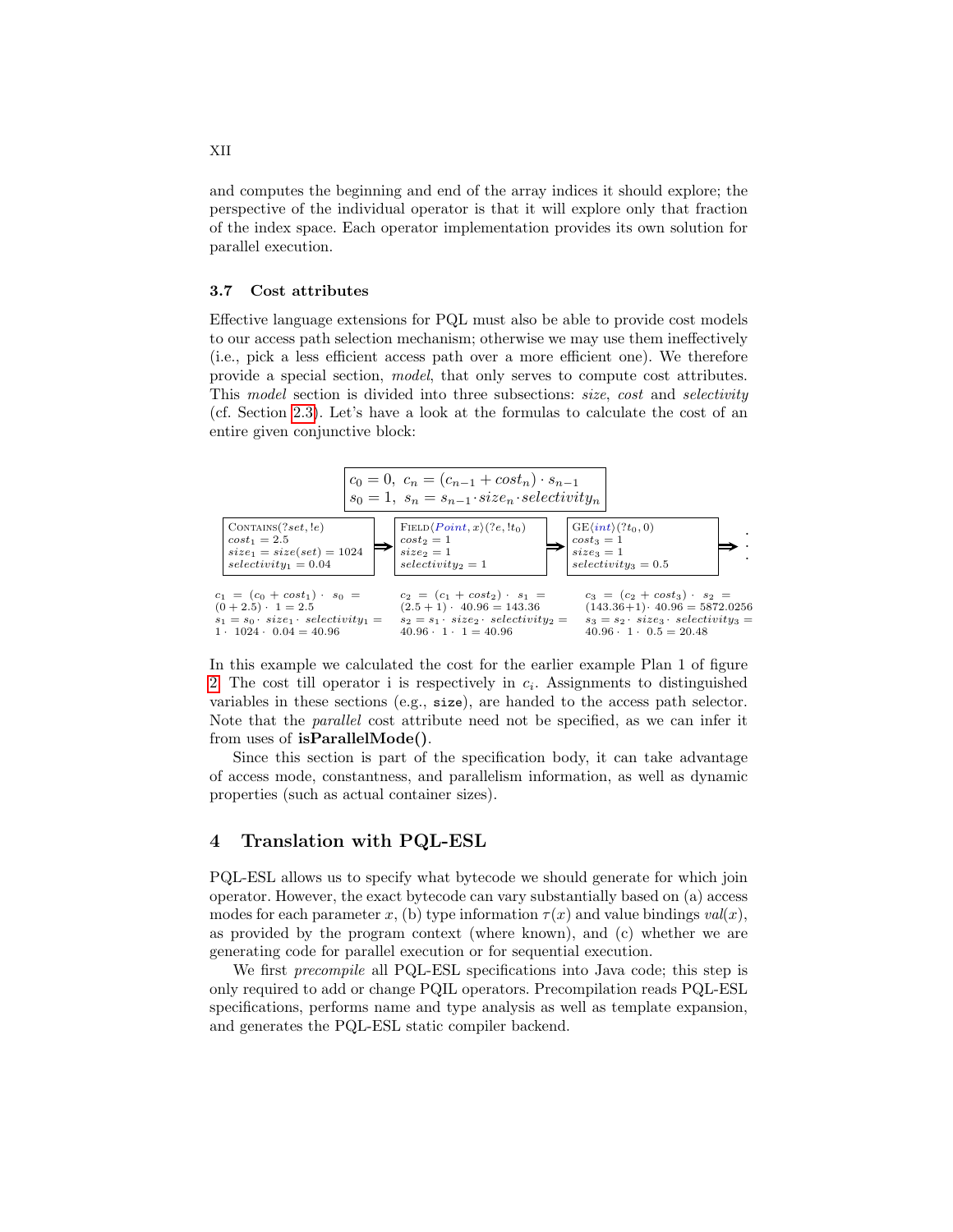At static compile time (invoking our extended javac), we process any PQL source code as per Figure [2,](#page-7-1) then feed the resultant PQIL into this PQL-ESL backend. Static compilation determines all compilation possibilities for each of our PQIL operators in the given context. For each viable configuration of each operator, it generates a snippet, consisting of bytecode (via ASM [\[3\]](#page-19-4)) and metadata for linking. The dynamic compiler later chooses between snippets.

#### 4.1 Static compilation and snippets

The static compiler backend takes in a PQIL program (passed down from the compiler frontend, Figure [2\)](#page-7-1) and compiles it to a dynamic code generator. Since each PQIL operator may be compiled in one of several alternative ways (depending on access modes, etc.), the static compiler performs various checks to determine which compilation patterns to apply. We derive these checks directly from each PQL-ESL specification. Consider compiling CONTAINS $(s, v)$ . To provide a correct translation, we must check for numerous alternatives:

(a) What is the mode of  $v$ ? Read, write, or wildcard? (b) What is the type of s? An unknown/user-defined set type that we cannot parallelise, or a known set type whose internal representation we know how to parallelise? (c) Are we performing parallel access in write or wildcard mode?

As we discussed in the previous section, PQL-ESL can capture all possibilities concisely. Consider the following example:

#### $1$  local:

```
2 if (isConst(s))
3 global:
4 if (s instanceof PSet) ...
```
First, consider line 4. Here, we check whether s is of type PSet or a general set, where PSet is PQL's set implementation, specially optimised for parallel evaluation. Additional parallelisable set types can be supported easily.

The default interpretation of the above **instance of** check is that we should perform it locally, i.e., every time we enter the operator for the first time (possibly with a new  $s$ ). This correctly captures the possibility that  $s$  might change frequently. Lines 2 and 3 capture a first optimisation: if we know that s is going to be constant during the evaluation of the query, we only need to execute this code once (which we accomplish by moving it into the global section).

Thus, the code explicitly handles the distinction between evaluation at operator execution vs. evaluation at query execution start time. Our system handles remaining distinctions automatically: if the dynamic compiler knows whether s is constant and/or whether its dynamic type will be a subtype of PSet, it will perform constant folding/dead code elimination, though we precompute this optimisation at static compile time. That is, the static compiler compiles the same operator multiple times under different assumptions, such as known PSet (only compiling the true branch), known not PSet (only compiling the false branch), and unknown whether PSet (compiling both branches and a dynamic check).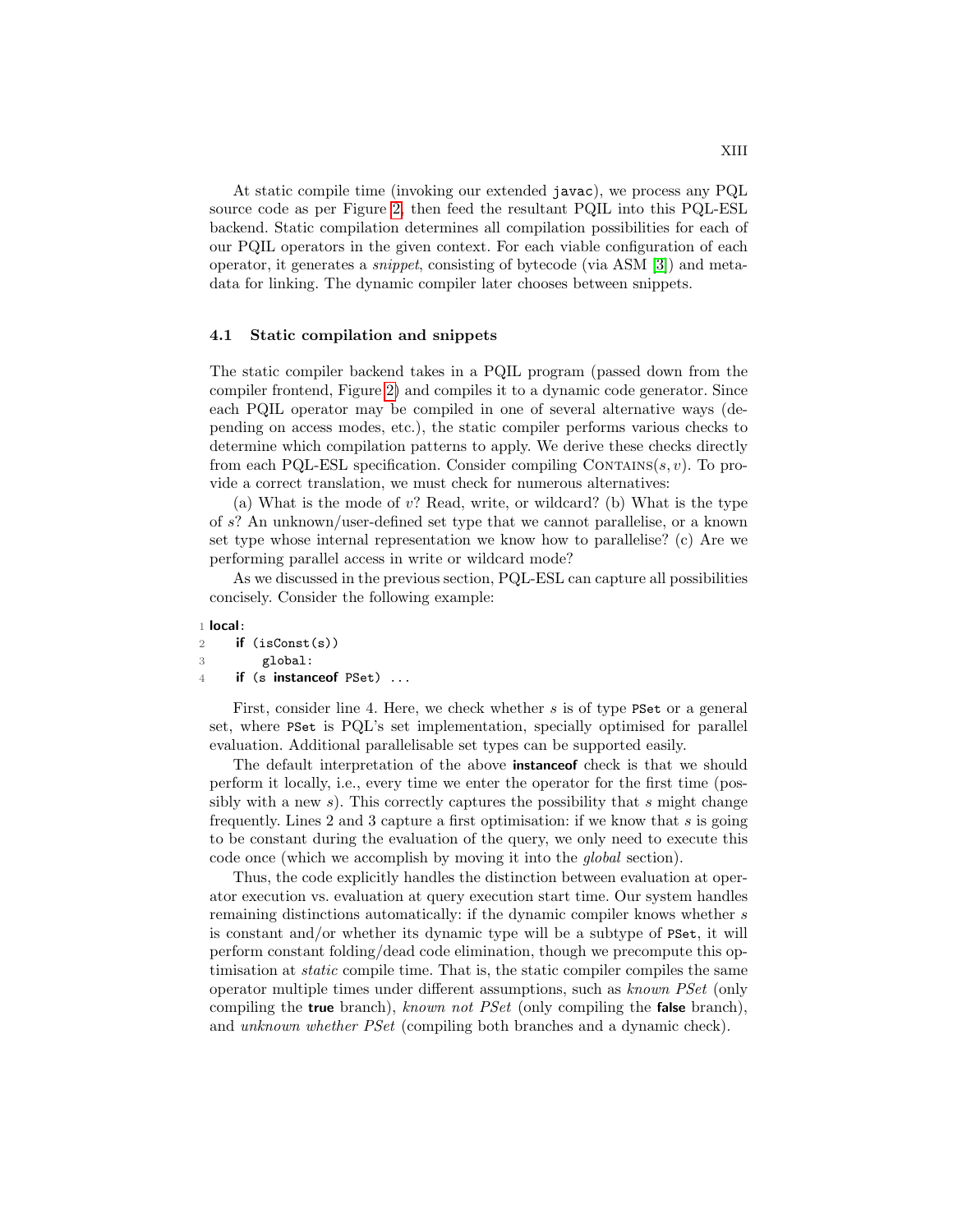The result of static compilation is a multitude of different bytecode sequences that contains all of the variations that are plausible from the static compiler's perspective. We further separate this bytecode into the static and local+iterate sections, as these need to be executed at different times. We accompany the resultant bytecode sections with a brief relocation table, to resolve back-tracking jumps to the iterate section start. Each such combination we refer to as a snippet. Simultaneously, our static compiler generates a composition scaffold for each operator, which is effectively a nested switch table to pick the optimal snippet.

#### 4.2 Dynamic compilation

Of our PQIL optimisations (Section [2.3\)](#page-6-0), two (Type Bound Elimination and Access Path Selection) potentially benefit from run-time information. Since access path selection can have a substantial impact on the execution time of a query, our dynamic compiler re-runs access path selection before dynamic code generation, factoring in newly available information (e.g., run-time container sizes).

The result is a re-ordered PQIL specification, which we then pass into the composition scaffold. The scaffold examines each operator parameter's access modes and may further examine constantness, dynamic types, and whether the operator is to be compiled for parallel execution. It then picks the optimally specialised snippet for each operator and configuration, and links it against its neighbouring snippets, emitting bytecode that is ready for execution.

# <span id="page-13-0"></span>5 Evaluation

To test the utility of our PQL-ESL language, we used it to re-implement our PQL/Java bytecode backend. We found the language to be entirely suitable to this task, though implementing the Field operator's field access operation required the addition of a single PQL-ESL feature.

To further evaluate our language, we performed three forms of evaluation: We evaluated the usability of PQL-ESL by implementing four new extensions, we examined in detail the performance of our dynamic compiler with four pre-existing PQL benchmarks [\[14\]](#page-19-1) and two new synthetic benchmarks and we implemented support for communicating with SQL data sources via JDBC.

## 5.1 Case Studies

To evaluate the generality of our language, we selected four language extensions that we did not previously support in PQL and added them to our system.

sqrt: Our first extension was a square-root function on doubles. This addition permits two access modes, one for computing and one for testing the square root.

primes: We further added support for prime numbers. We added two extensions, PrimeCheck, which determines whether a number is prime by trying to divide by all smaller non-even numbers up to the number's square root,

XIV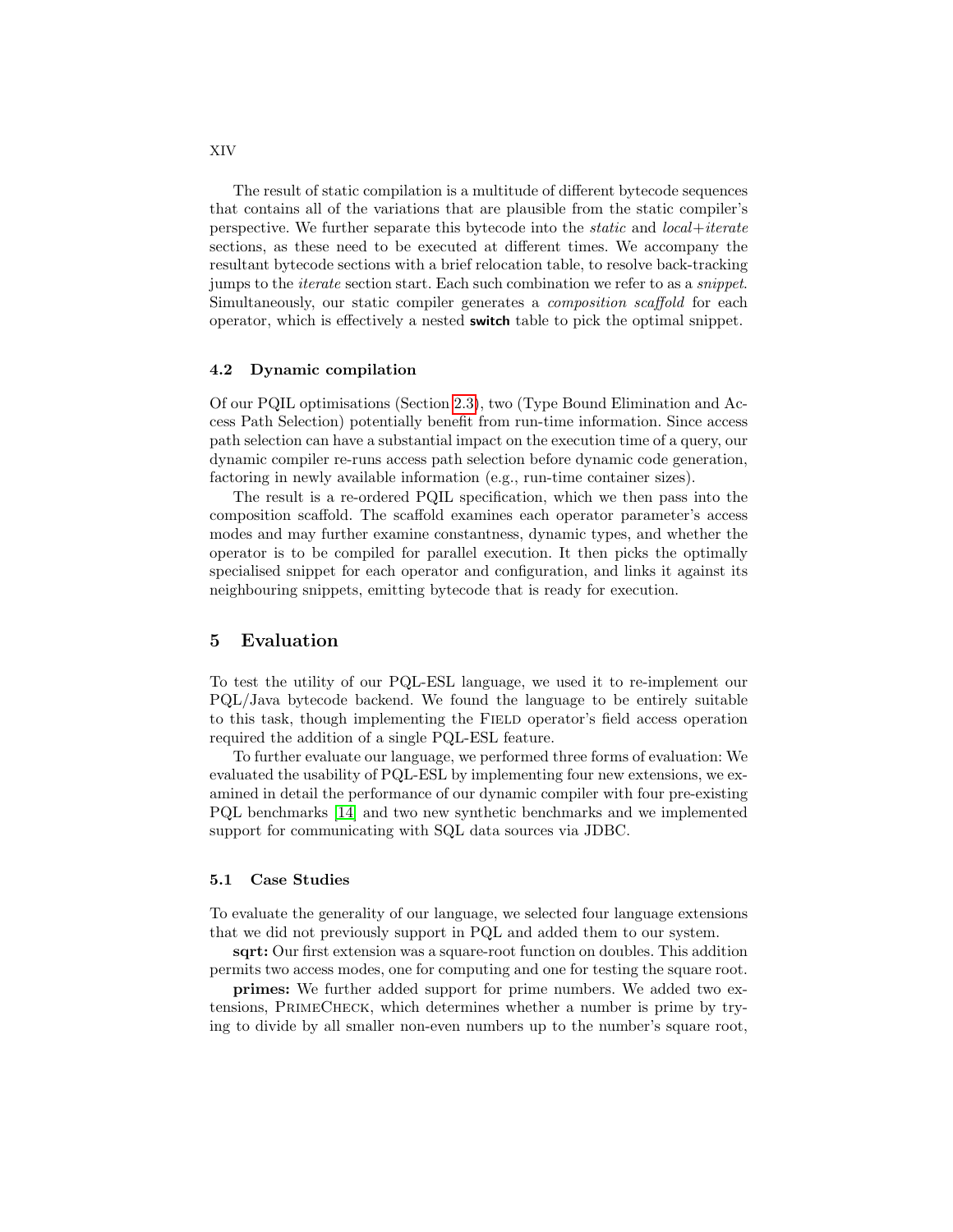<span id="page-14-0"></span>

| $\mathop{\rm Ext}$ ension |    | LOC Snippets                          |
|---------------------------|----|---------------------------------------|
| SQRT                      | 5  |                                       |
| PRIMECHECK                | 20 |                                       |
| PRIMERANGE                | 42 |                                       |
| STREAMCONTAINS 21         |    |                                       |
| MODULO                    |    | $8\rightarrow 61$ 16 $\rightarrow 32$ |

Fig. 4: Sizes of our new operators, counting global, local, and iterate sections. The arrows for the pre-existing MODULO operator indicate changes due to our extensions.

| Benchmark Snippets Bytes |    |      |
|--------------------------|----|------|
| threegrep                | 16 | 1155 |
| wordcount                | 8  | 1747 |
| bonus                    | 18 | 1773 |
| webgraph                 | 16 | 1608 |
| setnested                |    | 1407 |
| arraynested              | 10 | 993  |

Fig. 5: Snippet statistics for our benchmarks. Here, total bytes is the size of all bytecodes in the final linked bytecode for the query, in bytes.

and PRIMERANGE, which computes all prime numbers in a given range, using the Sieve of Eratosthenes. Our rewriting engine automatically introduces PRIMERANGE when PRIMECHECK and RANGE affect the same variable.

Java 8 streams: To bridge the gap between Java 8 streams and PQL, we added a STREAMCONTAINS $(s, v)$  operator analogous to our CONTAINS $(s, v)$ operator. In access mode CONTAINS $(?s, ?v)$ , it uses a Java 8 EqualityPredicate to text whether v is contained in the stream s. For access mode CONTAINS $(?s, !v)$ , it iterates over all stream elements and binds them to  $v$ , again unifying two mechanisms into a single interface.

**modulo:** For our last extension, we modified the existing MODULO $(x, y, z)$ operator, for int and long parameters, to permit access modes MODULO $(2x, y, 2z)$ and MODULO( $x, ?y, ?z$ ), allowing users to find all x for a given y and z such that x mod  $y = z$  (analogously for y).

Figure [4](#page-14-0) summarises the sizes of our extensions, counting their lines of code and number of snippets. Despite the large amount of variability in many of the extensions, we found the code sizes to be very manageable.

## 5.2 JDBC Link

Our JDBC link adds three new user-facing operators: one that represents a database, one that represents a table in the database, and one that represents access to a field in the database. In an approach comparable to that of Cheung et al.'s QBS [\[7\]](#page-19-5) we then automatically promote PQL operators to database operators where possible, using our rewriting engine. We further filter expected/required result fields automatically through a custom PQIL analysis. In total, this link uses ten custom operators with 9–53 lines of code. Operators include a single highly-polymorphic operator that represents all numeric comparisons between fields and constants, operators for simplified access to three particular database systems, and the SQL LIKE operator. Automatic promotion to joins between tables is not supported yet, though the PQL-ESL-specified operators are as expressive as JDBC permits them to be.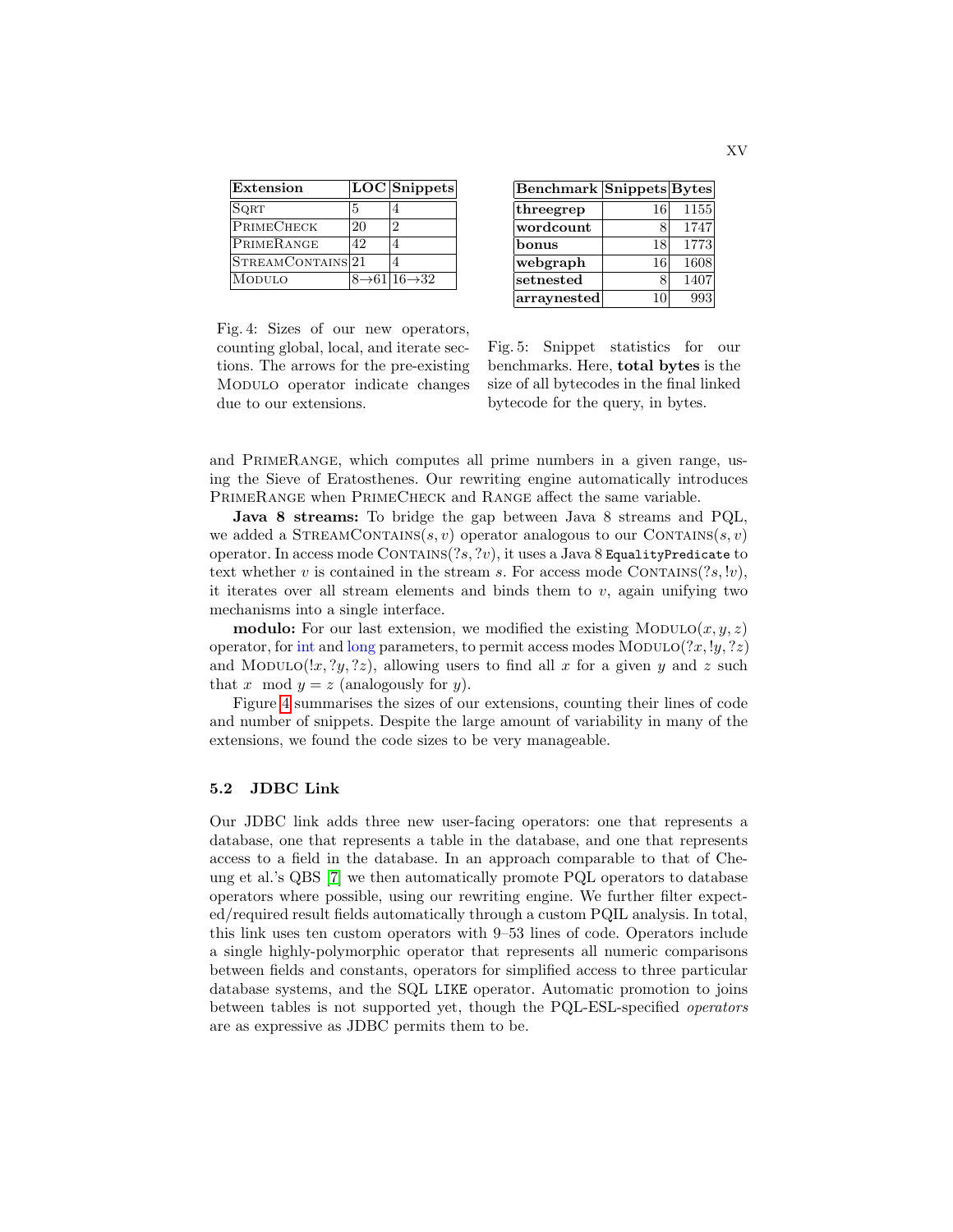While database access via JDBC inherently cannot be parallelised, our JDBC link allows users to take advantage of our query language and to optimise interactions with data sources on the Java heap.

#### 5.3 Performance Evaluation

We examined our system with the following benchmarks:

- threegrep, which finds all strings (in a set of 100-character strings) that contain the substring "012" [\[8\]](#page-19-6).
- wordcount, which computes the absolute numbers of occurrences of words in documents. We represent words by unique integer IDs. The result is a map from word IDs to the number of times they occur in a set of documents.
- bonus, which is a well-known example from the databases literature [\[19\]](#page-19-7) that computes employee salary boni, given each employee's department, the department's bonus policy, and the employee's accumulated bonus. The result is again a map, from each employee to their aggregate bonus.
- webgraph, as defined by Yang et al.  $[19]$ , in which we compute the set of all documents in a graph structure that point to themselves via one point of indirection.
- setnested, which computes the intersection of two random sets of integers, plus a size bound (similar to our initial motivating example, but without a field access). One of the sets contains only a single element, while the other contains 500,000.
- arraynested, which computes the set intersection of two random arrays, again with a size bound. The sizes of the arrays are identical to setnested.

Figure [5](#page-14-0) summarises the number of snippets for each benchmark. Even for our four more complex benchmarks, our static compiler is effective at keeping the number of relevant alternatives small. While some important snippets can reach a substantial size (up to around 650 bytes for a snippet in wordcount that represents a nested reduction into a default map, to aggregate the total counts), the size of the ultimately generated bytecode remains below  $2kB$ , within the size of what we might expect for such a computation.

We took each benchmark's PQL implementation and compiled it both with our original backend [\[14\]](#page-19-1) and with the new PQL-ESL backend. For comparison, we also ran best-effort manual implementations. We ran all benchmarks 13 times, discarding the first 3 runs as warm-up runs. Compared to our earlier backend, we configured our benchmarks to '50% mode', which reduces the workload for each benchmark by at least 50%, thereby making the dynamic compilation overhead more easily visible and putting our original system at a deliberate advantage.

We ran all benchmarks on the Oracle JDK 1.8.0 05, on a Sun SPARC64 (Sparc v9) Enterprise-T5120 system, with 8 cores at 8 SMT threads each. We left all system configuration at its defaults, other than increasing the default heap size to 13200 MiB. Access path selection used a search window size of 16.

Our current PQL-ESL backend does not yet serialise snippets to class files. For our experiments, we therefore ran the static and dynamic compilation phases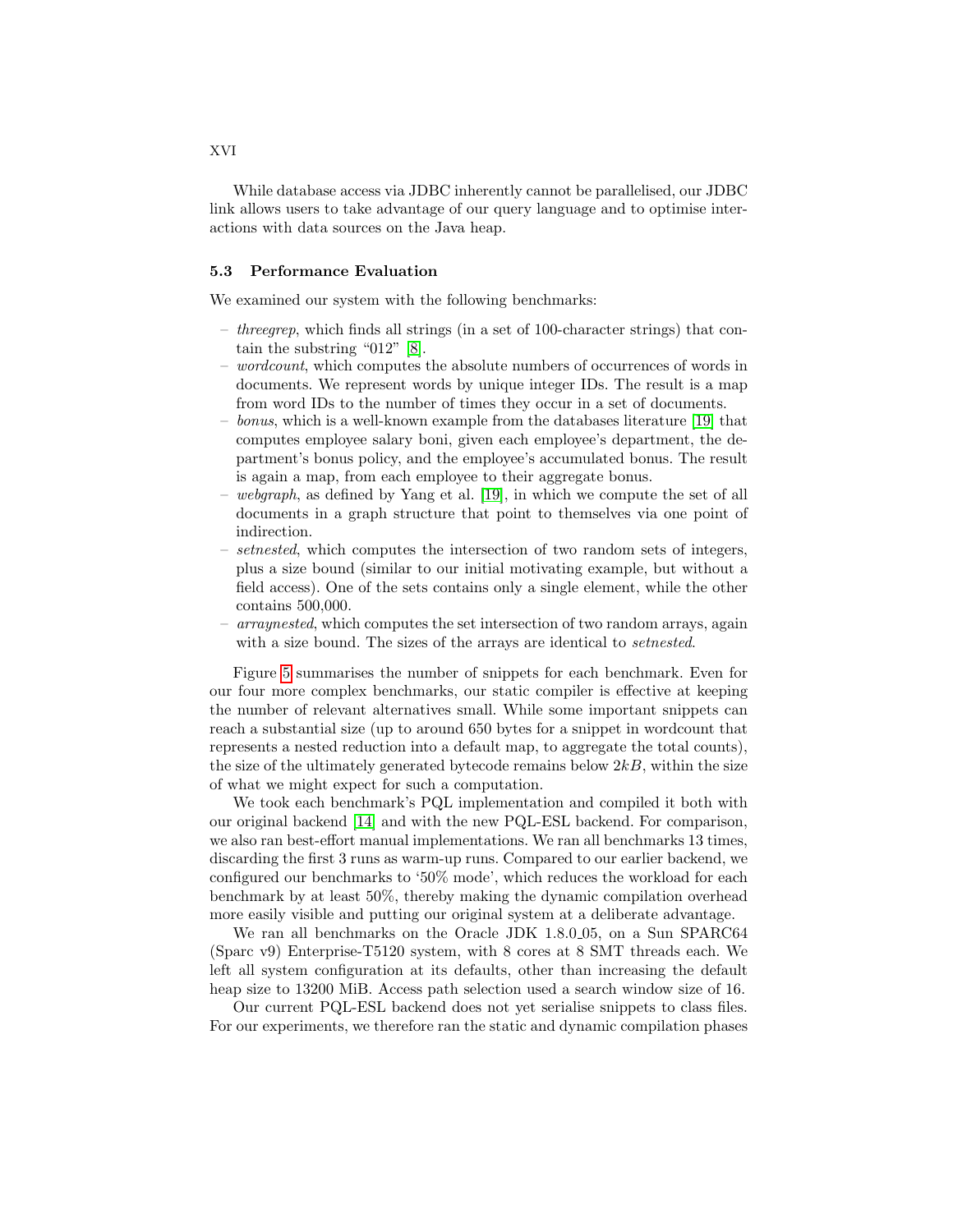<span id="page-16-0"></span>

Fig. 6: Benchmark execution times: Execution time  $(y \text{ axis})$  by number of threads  $(x \text{ axis})$ . The figure shows manual java implementation  $(manual)$ , the new backend  $(v2)$  and the original backend  $(comp)$ .



Fig. 7: Dynamic compilation overhead, split into snippet-based code generation, access path selection, and remaining initialisation (allocating supporting data structures).



Fig. 8: Execution times  $(y \text{ axis})$  for queries with increasing workloads  $(x \text{ axis})$ , in benchmarks that rely on dynamic access path selection, running single-threaded.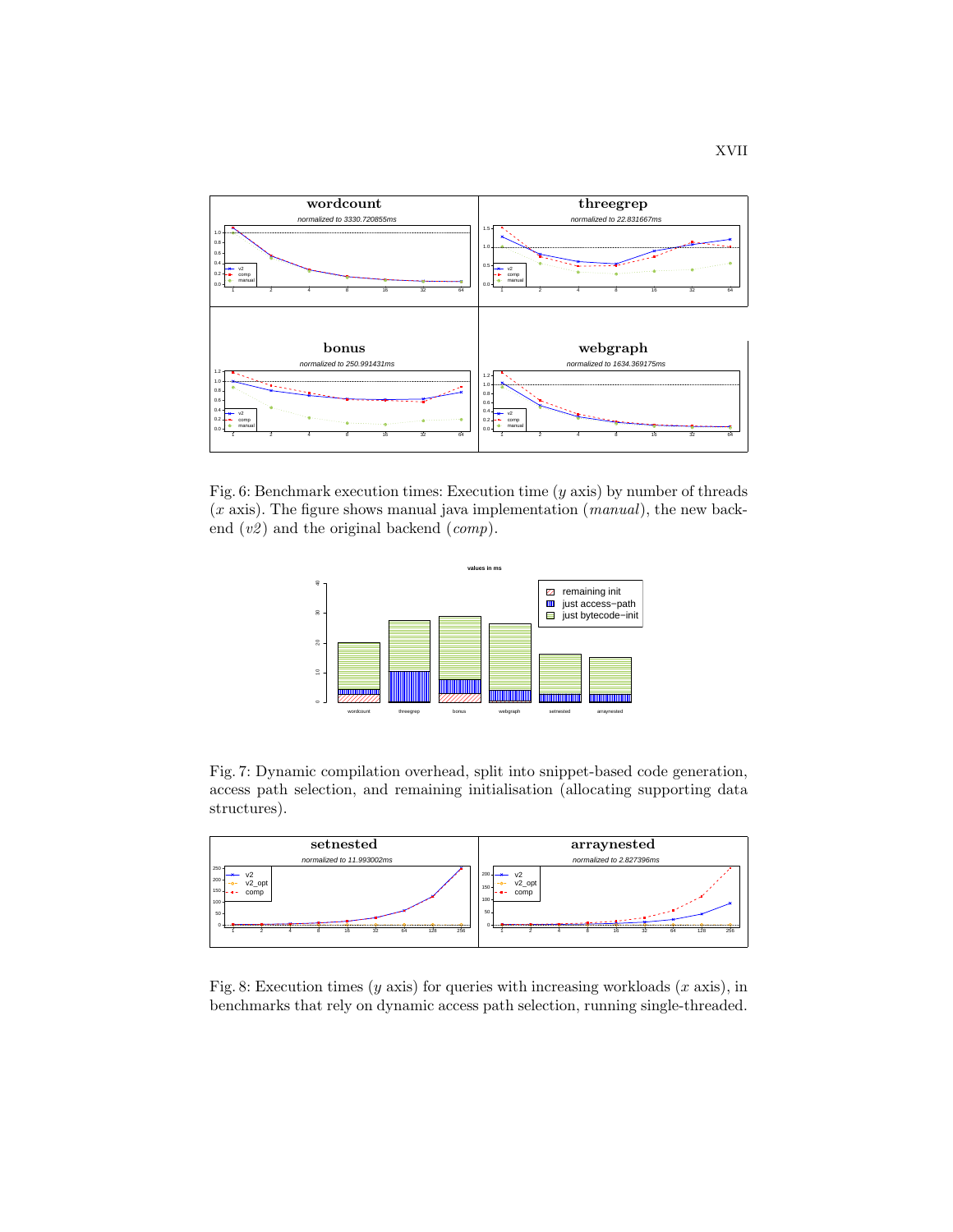in the same JVM, taking care to separate the execution phases. We avoided including the rest of the PQL/Java compiler by separately compiling all PQL source code into PQIL and feeding the result directly into our backend.

Figure [6](#page-16-0) shows our total execution time, excluding dynamic recompilation time. The quality of the code generated by our new backend is competitive with our existing backend for all existing benchmarks, outperforming it in webgraph and, for small and large numbers of threads, in bonus.

Figure [7](#page-16-0) separately shows dynamic recompilation time, which is currently in the millisecond range, meaning that dynamic recompilation is only effective for large data sets. We can leverage this insight to use suitable heuristics that determine whether dynamic optimisation is warranted from the size of any input containers, and default to execution without dynamic compilation for small workloads, where sub-optimal access paths are not critical.

Dynamic compilation overhead is the price we pay for dynamic optimisation. We see the value that we gain for this price in Figure [8,](#page-16-0) which again shows our benchmarks setnested and arraynested. Both benchmarks operate over two containers with substantially different sizes. Performance depends on picking the larger container to iterate over, and the smaller container to check containment in; this is only possible with run-time information.

For each benchmark, we scale the sizes of both containers by the factor on the  $x$  axis. In our graphs,  $comp$  and  $v2$  show our old and new backend, respectively. As we can see, our new backend outperforms the old backend even without recompilation. However, execution time increases exponentially for both implementations if they choose the less optimal container for iteration.  $v2\text{-}opt$ shows our new backend with dynamic re-compilation, with near constant-time performance. Initialisation overheads are again shown separately, in Figure [7.](#page-16-0)

Overall, we found performance of PQL-ESL to be on par with our current system when not factoring in dynamic optimisation. With dynamic optimisation, our PQL-ESL backend can greatly outperform our existing system. At the same time, re-writing our backend in PQL-ESL has given us the flexibility to re-target compilation to static or dynamic compile time, to add new language features quickly, and to apply further language-based optimisations in the future.

## <span id="page-17-0"></span>6 Related Work

Extensible query languages are widely known in the literature. For example, the Meteor language for the Stratosphere platform [\[11\]](#page-19-8) can be extended with new operators, as can PigLatin [\[13\]](#page-19-9). FlumeJava [\[5\]](#page-19-10), PLINQ [\[9\]](#page-19-11) and Java 8 Streams, which act as internal DSLs, can be extended by implementing predefined interfaces. All of the above systems thus permit users to add new operators.

However, to the best of our knowledge none of these systems utilise a specialpurpose extension language to simplify optimisation, multi-stage or otherwise. Similarly, none of the above systems will automatically select between different modes of user-defined operators, as permitted by our read/write mode distinction. The only optimisations they can apply to language extensions are therefore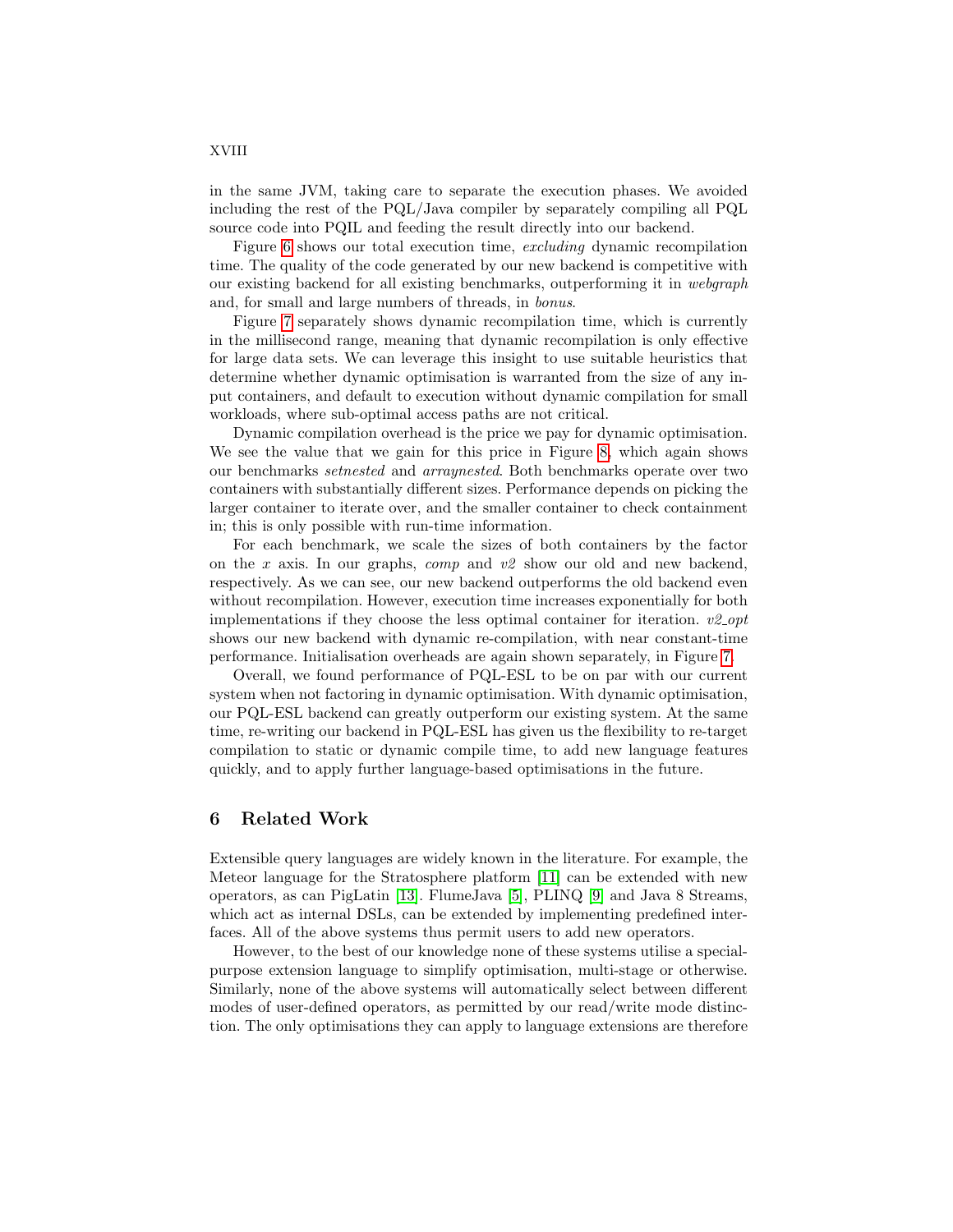optimisations provided by the host language compiler. As we have shown, this suggests that these systems may be missing optimisation opportunities.

Delite, a framework for highly-optimised domain-specific languages, includes a query language, OptiQL [\[16\]](#page-19-12) that can conceptually integrate with other domainspecific languages, performing parallelisation and other optimisations across DSLs. However, we are not aware of OptiQL supporting custom operators. StreamJIT [\[2\]](#page-19-13), a commensal compiler framework, treats IRs as libraries and permits IR-level optimisation. Instead of code generation, commensal compilation relies on compiler optimisations; however, it is unclear that complex control flow between operators such as ours could be inlined automatically (and without inline guards) by standard JVM JIT inlining.

Meanwhile, general-purpose Turing-complete languages geared at easing access to parallelism, such as Chapel [\[4\]](#page-19-14), Fortress [\[1\]](#page-18-1), and X10 [\[6\]](#page-19-15) allow user-defined extensions through standard abstractions (functions, classes). However, these languages provide control over parallel primitives (task distribution, atomic regions) rather than automating parallelisation, and being Turing-complete, they may be too powerful for effective automatic parallelisation. By contrast, PQL/- Java strives first to be easy to parallelise, foregoing expressivity to achieve this goal, with PQL-ESL bridging the gap to our Turing-complete host language.

Our focus in this paper has been on extending the PQL/Java backend. Complementary frontend extensions could be based on techniques from the literature, such as those found in Sugar [\[10\]](#page-19-16) or Silver [\[18\]](#page-19-17).

# <span id="page-18-0"></span>7 Conclusion

PQL-ESL is a mechanism for extending the PQL/Java backend with support for new primitives and for more effectively optimising existing primitives. Leveraging PQL-ESL with a two-stage compiler permits us to compile PQL queries statically and dynamically re-optimising as new information becomes available.

We have shown that PQL-ESL is effective at describing PQL primitives by re-implementing our compiler backend in it, and effective at describing new primitives by adding four extensions to PQL. Furthermore, our experiments demonstrate that our execution performance is competitive with our previous backend. For some queries, dynamic compilation enables optimisations that permit the PQL-ESL backend to outperform our previous backend by reducing the algorithmic overhead from  $O(n)$  to  $O(1)$ . Our implementation is publicly available<sup>[3](#page-18-2)</sup>.

## References

<span id="page-18-1"></span>1. Allen, E., Chase, D., Hallett, J., Luchangco, V., Maessen, J.W., Ryu, S., Steele, G., Tobin-Hochstadt, S.: The Fortress Language Specification. Tech. rep., Sun Microsystems (2008)

<span id="page-18-2"></span> $^3$  <http://sepl.cs.uni-frankfurt.de/pql.html>